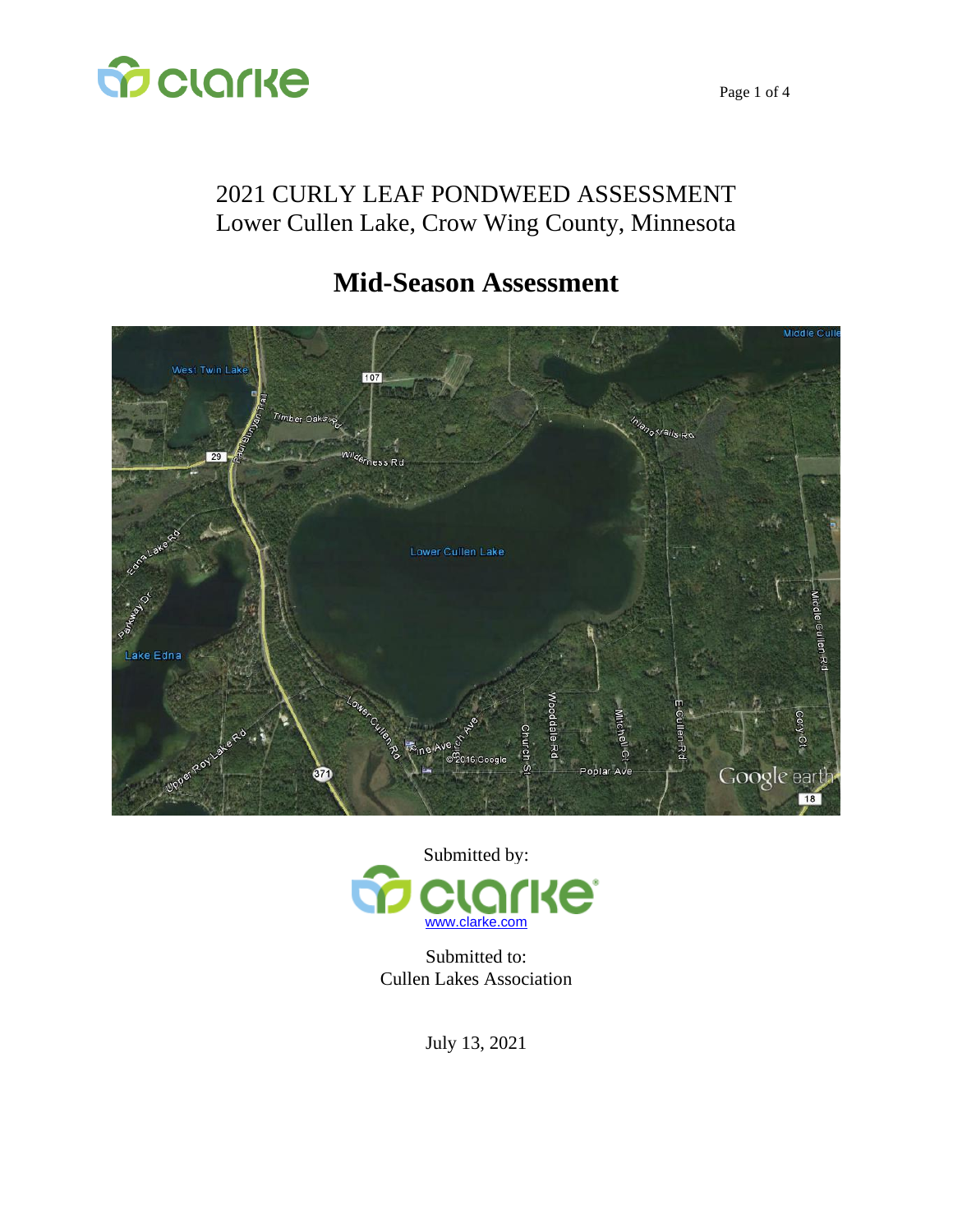

#### **Survey Information:**

Clarke performed a Curly Leaf Pondweed Survey on Lower Cullen Lake on 6/18/2021. The purpose of this survey was to assess the potential treatment areas and the rest of the lake to see densities of Curly Leaf Pondweed when it was at the peak of its life cycle. This also will show areas to focus our surveying on for 2022 and use as potential treatment areas for 2022.

During the survey Clarke found 64 points with Curly Leaf Pondweed. At these points the CLP growth varied from low to high densities. Some of the areas are at levels that should be considered for treatment in 2022. The treatment areas from 2021 should also be checked in spring survey to determine if those areas need treatment again in 2022.

The lake as a whole looked very healthy as far as native vegetation. A wide variety of natives especially Large Leaf Pondweed, Clasping Leaf Pondweed, Chara, and Coontail were found throughout the lake. It was noted that compared to other years the Large Leaf Pondweed and Clasping Leaf Pondweed were at lower densities. A large amount of Chara was observed lake wide. Also water clarity was very good, most likely due to Zebra Mussels which were found at a higher amount attached to vegetation.

#### **6/17/2021 Survey**

#### **Table**

Red – High Density Yellow Mid Density Blue – Light Density White – Survey Trail

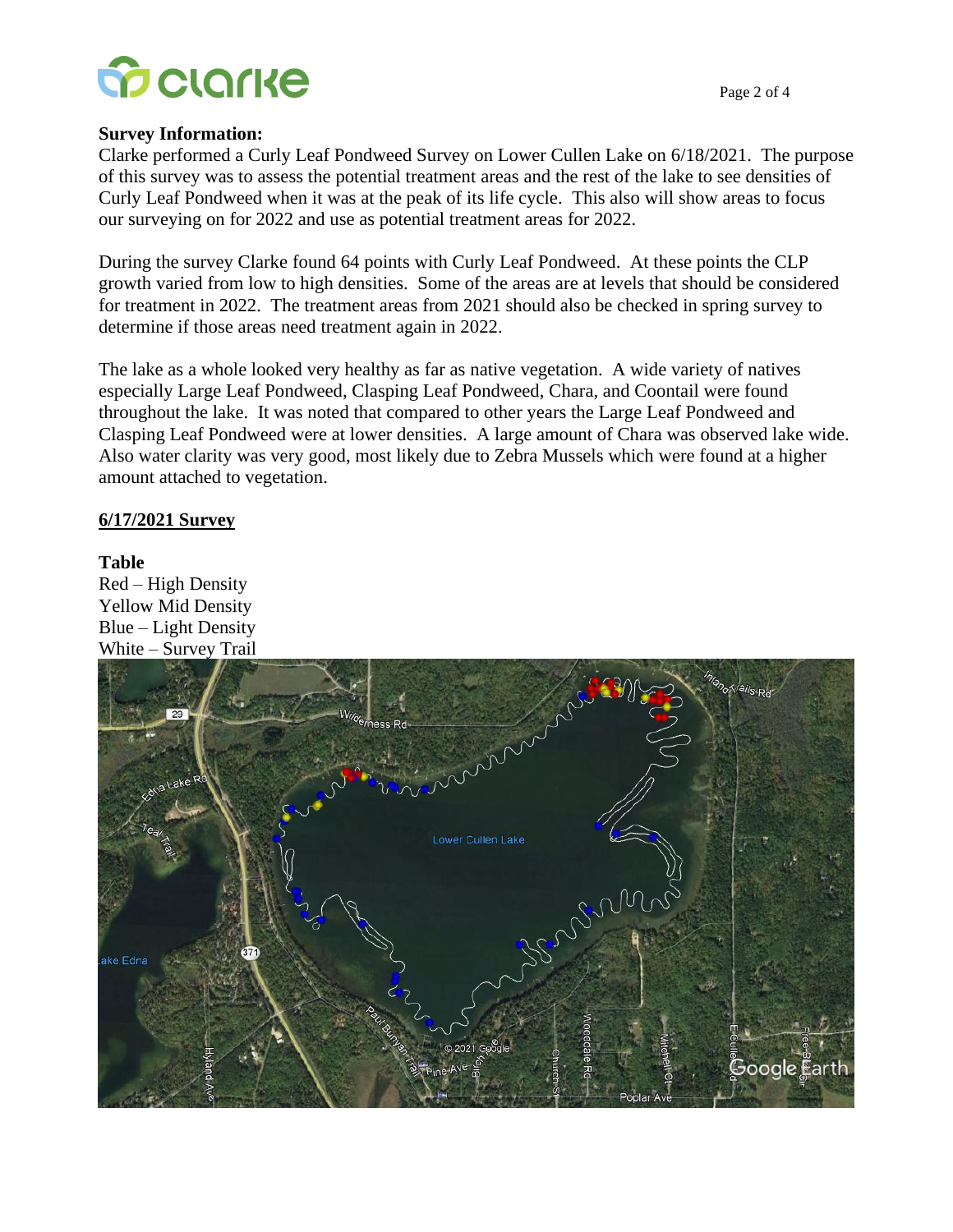

Page 3 of 4

#### **2022 Potential Treatment Areas (pending 2022 Spring Assessment)**

#### **Table**

White – Proposed 2022 Treatment Areas (pending 2022 Spring Assessment)



**Total Potential Treatment acreage = 24.7 acres**